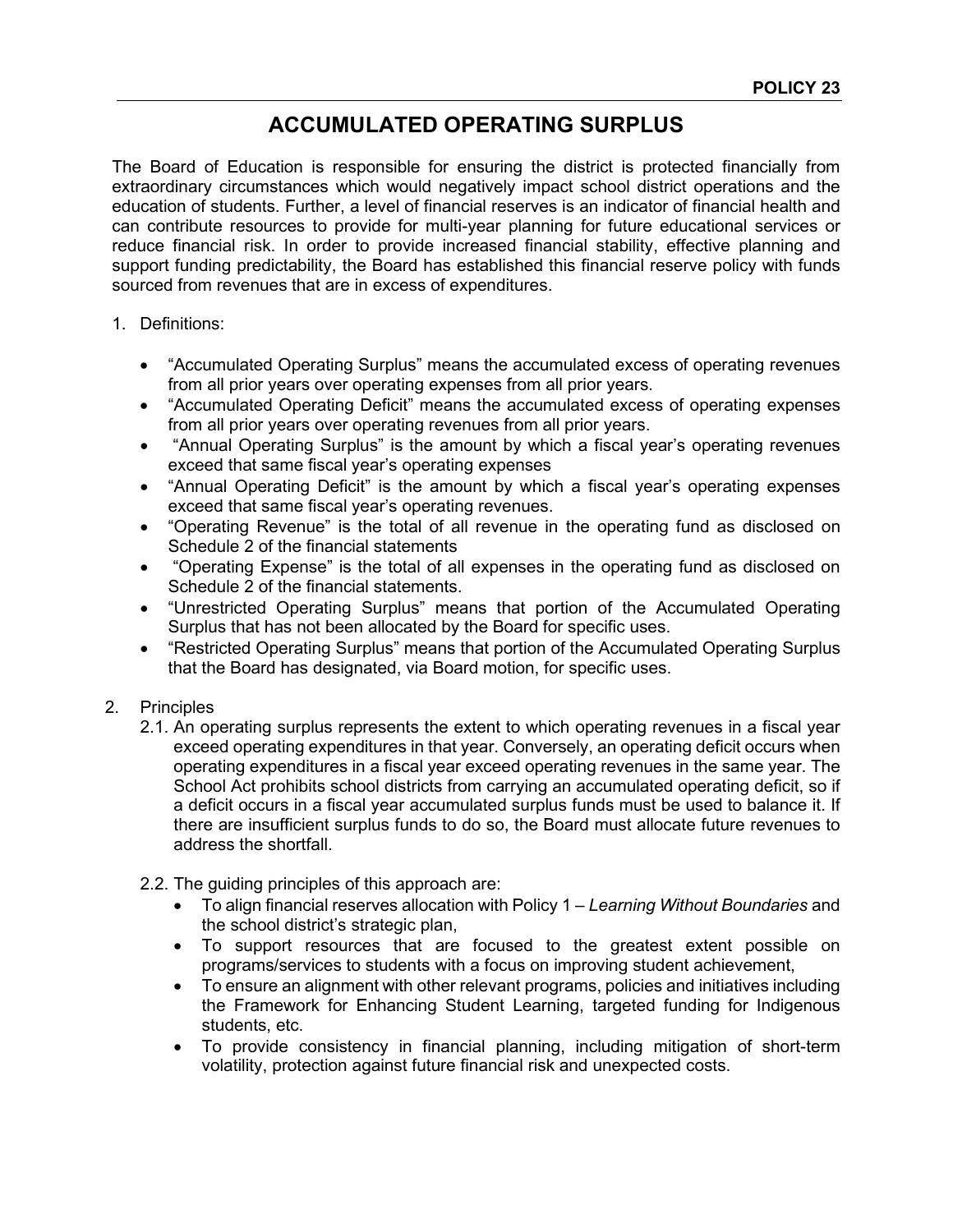- 3. Procedures
	- 3.1. The Board may approve restrictions on the spending of accumulated operating surplus. Boards of Education are required by the School Act to prepare balanced annual operating budgets, which may require the appropriation of accumulated operating surplus.
	- 3.2. Restrictions on the spending of accumulated operating surplus will be for the following purposes:
		- Operations spanning future school years;
		- Unusual or unexpected expenses in a given fiscal year;
		- Support for unfunded capital expenditures, primarily associated with technology, educational initiatives, deferred maintenance of facilities, and other unfunded capital needs as determined by the SD43 Board of Education;
		- Contingency reserve.
	- 3.3 The Board will endeavor to maintain an unrestricted accumulated operating surplus balance that aligns with financial best practices. Restrictions on accumulated operating surplus will be made by Board motion at the time the Board reviews and approves the Annual Operating Budget, Amended Annual Operating Budget, and Financial Statements.
	- 3.4 Nothing in this Policy prevents the Board from restricting operating surpluses for specific initiatives or other purposes as appropriately motioned at a duly constituted Board meeting.
	- 3.5 This Policy will be reviewed annually by the Board. Prior to approval of any significant change to this policy, all amendments will be in accordance with SD43 Policy  $10 -$ Decision Making and will be sent to all partner groups for feedback.
	- 3.6 At least annually, the Board will receive and make publicly available, a report on the school district's financial reserves, the purpose for which they have been restricted, and how the reserves have been utilized during the year.
	- 3.7 Specifically, to the extent that there is an excess of revenues to expenditures (operating surplus) in any fiscal year the Board will allocate these funds as follows:
	- 3.8 An Education Sustainability Reserve Account is to be established over a five-year period beginning in 2021, at an amount that represents 15% of the average of the preceding three years total International Education revenues and funded through surplus in excess of 2% of total operating revenues until this objective is achieved.
		- a. Use of funds from this reserve is subject to Board approval as evidenced through the approval of the Preliminary or Amended Budget process or by specific Board motion.
	- 3.9 25% of the balance of the operating surplus funds be directed and restricted for one-time opportunities primarily associated with technology, educational initiatives, and deferred maintenance of facilities. This amount will not exceed \$1.25 million annually.
	- 3.10The balance of operating surplus funds will be restricted and allocated equally over the subsequent three fiscal years, not including the immediately following year; the purpose of which is to support student success in alignment with the strategic plan.